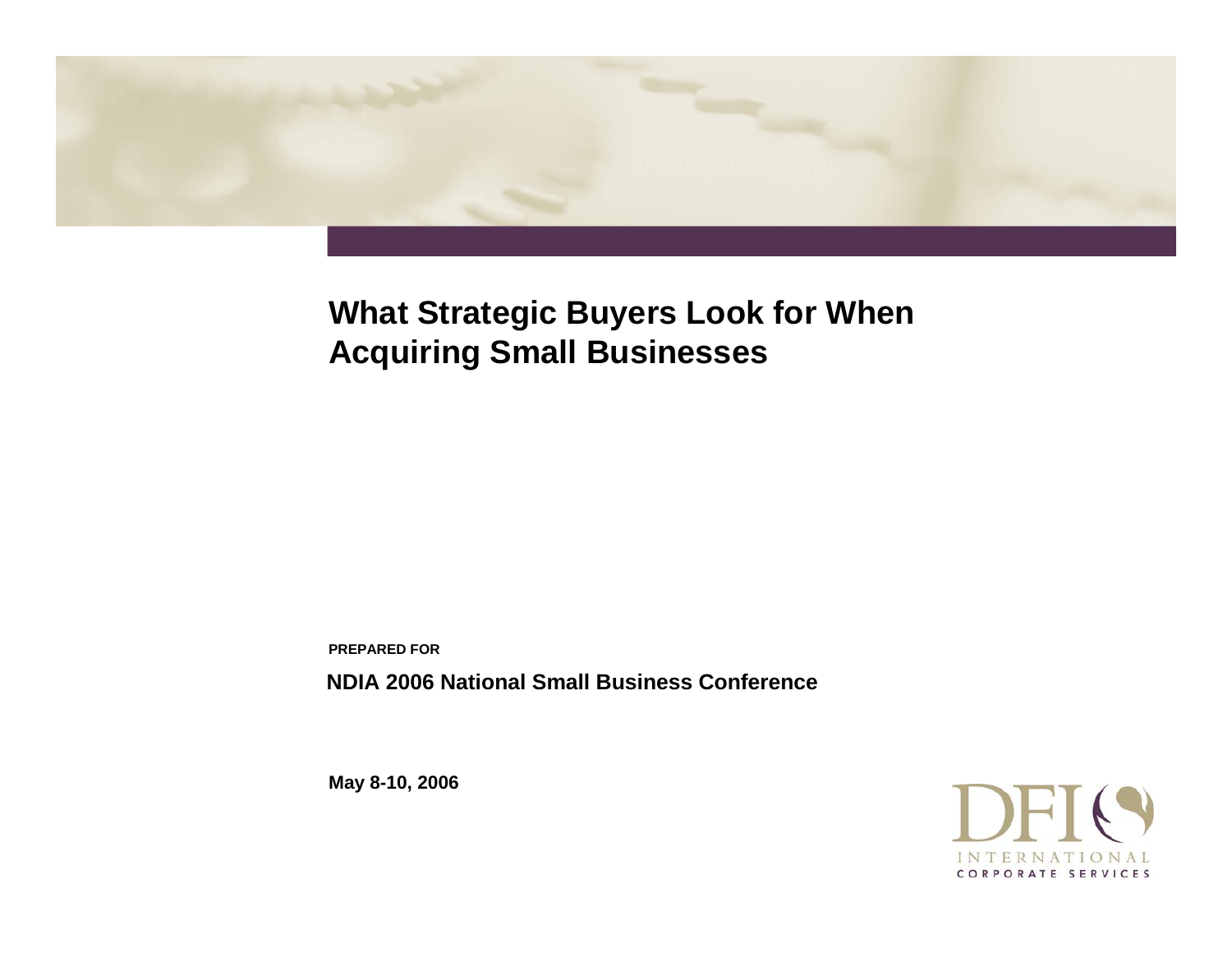**DFI Corporate Services is a strategic management consultancy offering solutions to clients in industries where business, government and technology intersect**

#### **Candidate Screening, Due Diligence, M&A Advisory Services: Select Activities**

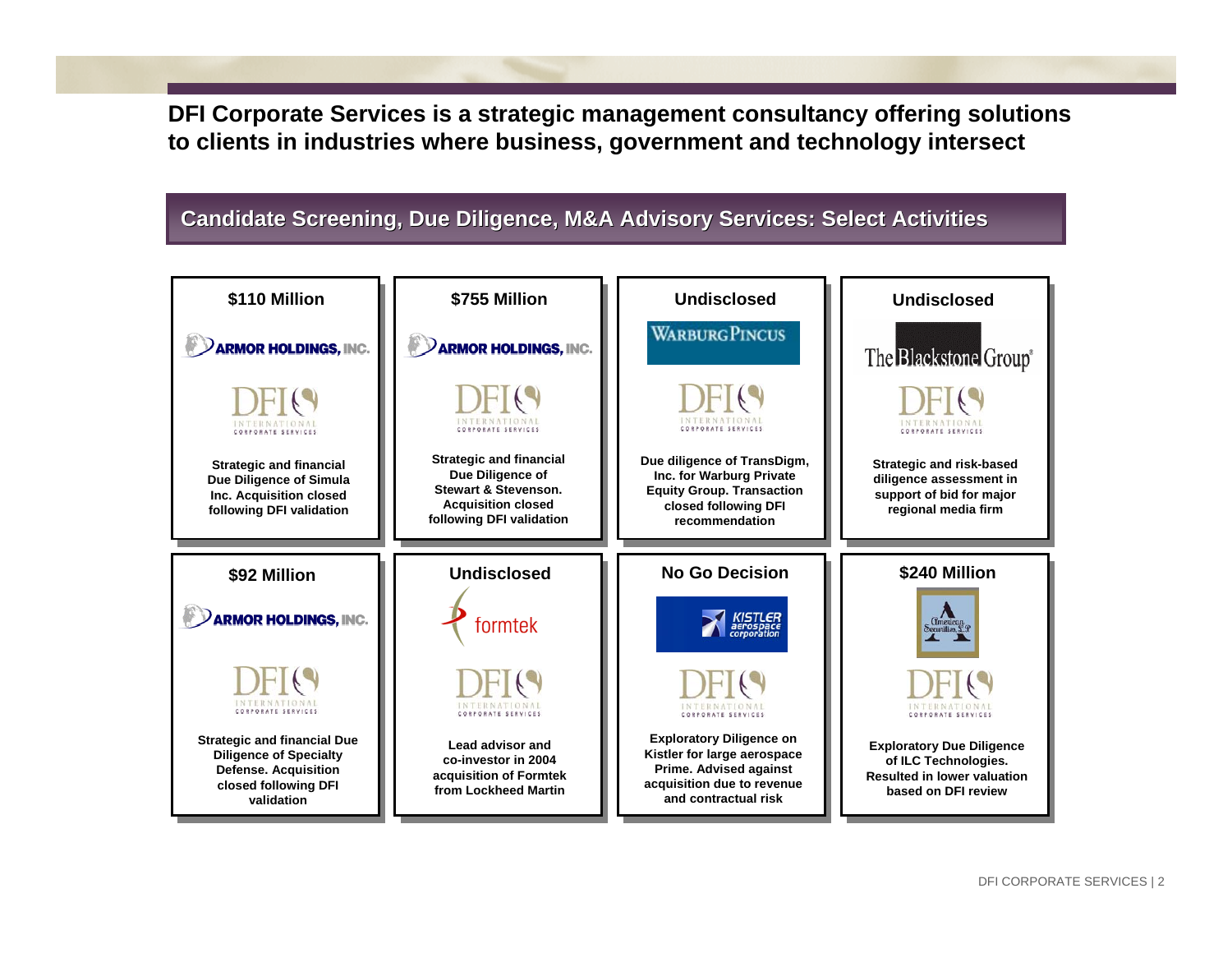## **Agenda**

**2005 Defense Sector M&A Activity**

**Prime M&A Strategies**

**Prime Candidate Screening Processes**

**Due Diligence**

**Valuations**

**Trends for 2006 and Beyond**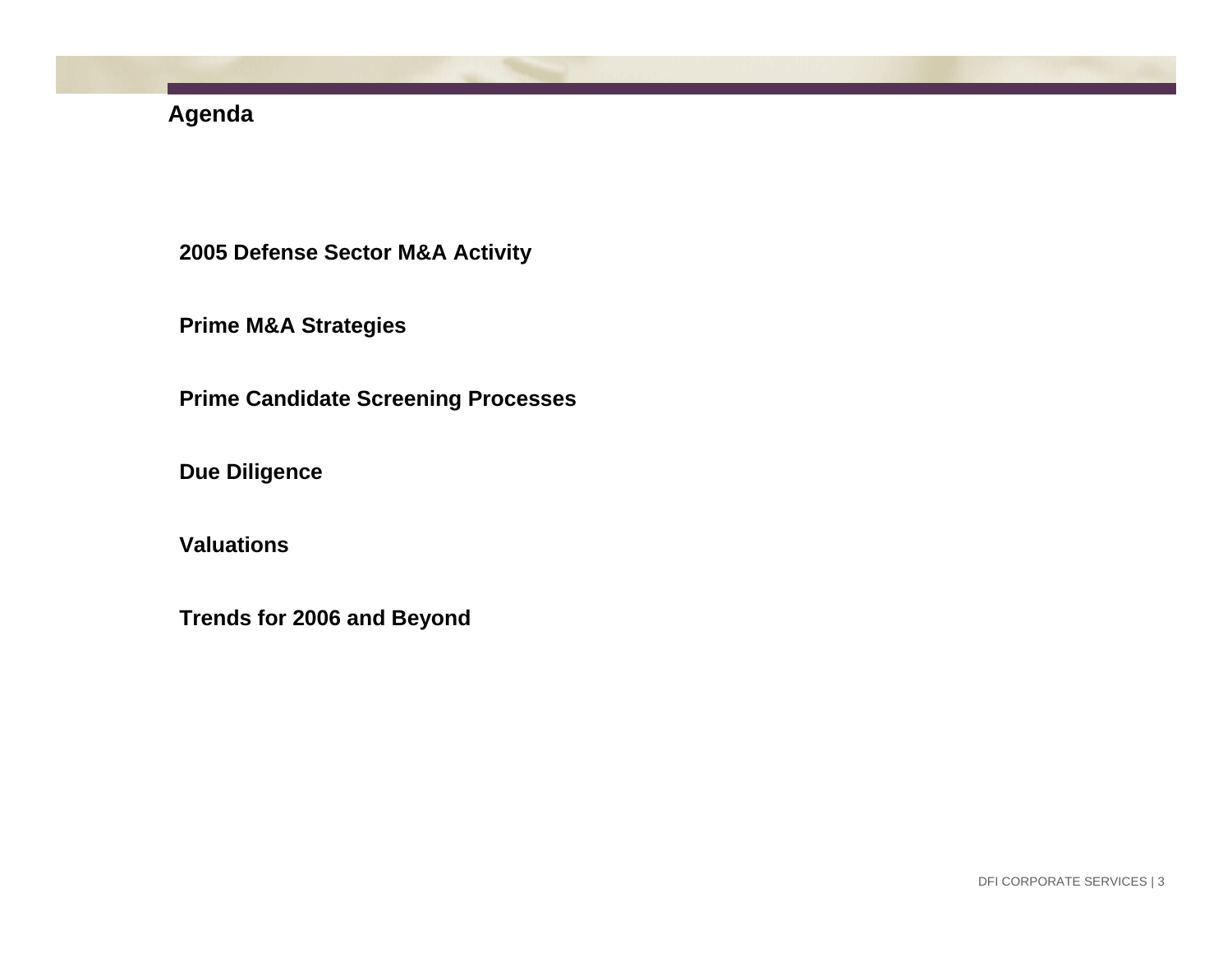**2005 was another extraordinarily active M&A year in the Defense and Homeland Security sectors, dominated by acquisitions of IT and intelligence companies** 

#### **2005 Defense Sector M&A Activity 2005 Defense Sector M&A Activity**



#### **\$38B in defense-related deals in 2005**

- Largest volume since \$65B boom in 1999
- Nearly on par with 1997 in terms of total value, despite McDonnell-Douglas & Boeing and Hughes & Raytheon
- BAE's \$4.2B buy of United Defense and GD's \$2.2B bid for Anteon dominated the news in 2005

#### **IT was the predominant focus**

- Primes see IT as a hedge against budget downturn
- Not a stretch from defense systems; translatable between customer sets
- **Small firms with strong IC relationships or data mining technology were also hot targets in 2006**
	- ManTech's \$100M acquisition of Gray Hawk Systems
	- Choicepoint's \$90M purchase of i2
	- L3/Titan's \$42M buy of Intelligence Data Systems
	- Raytheon's purchase of UTD Inc.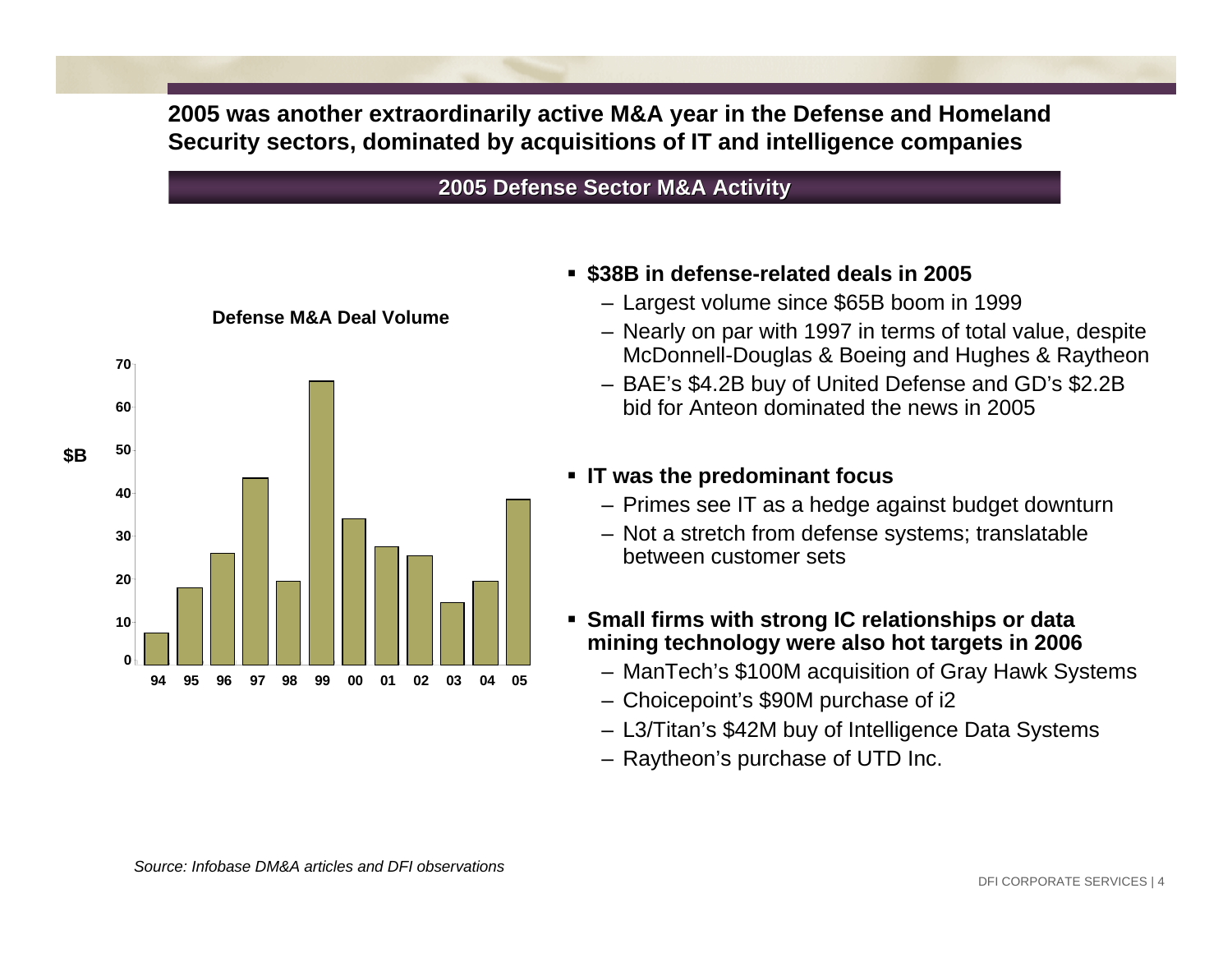**Five factors generally drive a Prime's high-level M&A strategy**



**Example M&A strategy:** *Aggressive entry into Chem/Bio detection through fold-in acquisitions of leading CBRNE R&D firms in the \$50-\$100M revenue range*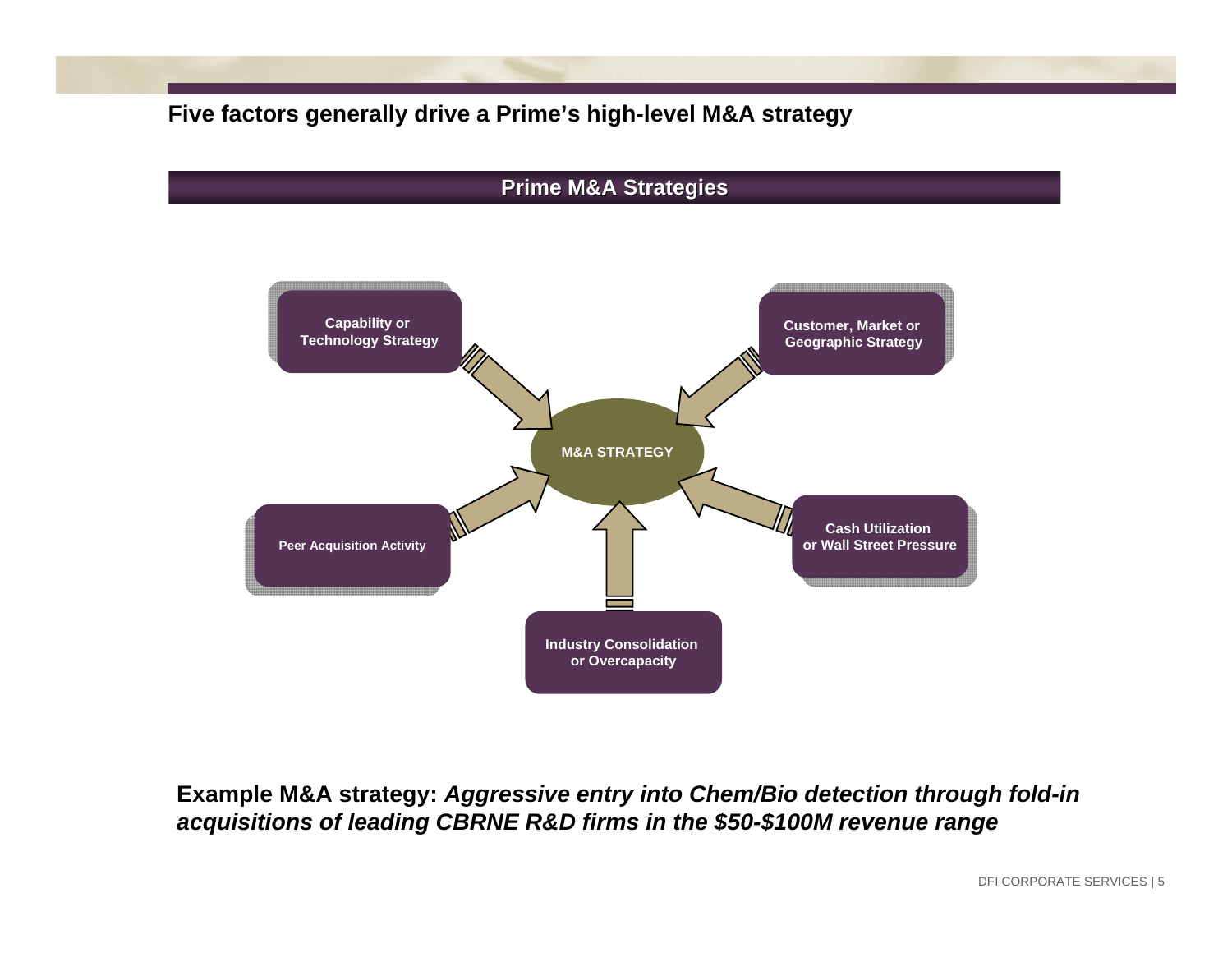**The M&A strategy tends to flow down to operating units, who try to execute the strategy and identify acquisition candidates**

#### **Prime M&A Strategies Prime M&A Strategies**



**Primes (both corporate and business units) will also engage banks or consulting firms to find and screen potential acquisitions**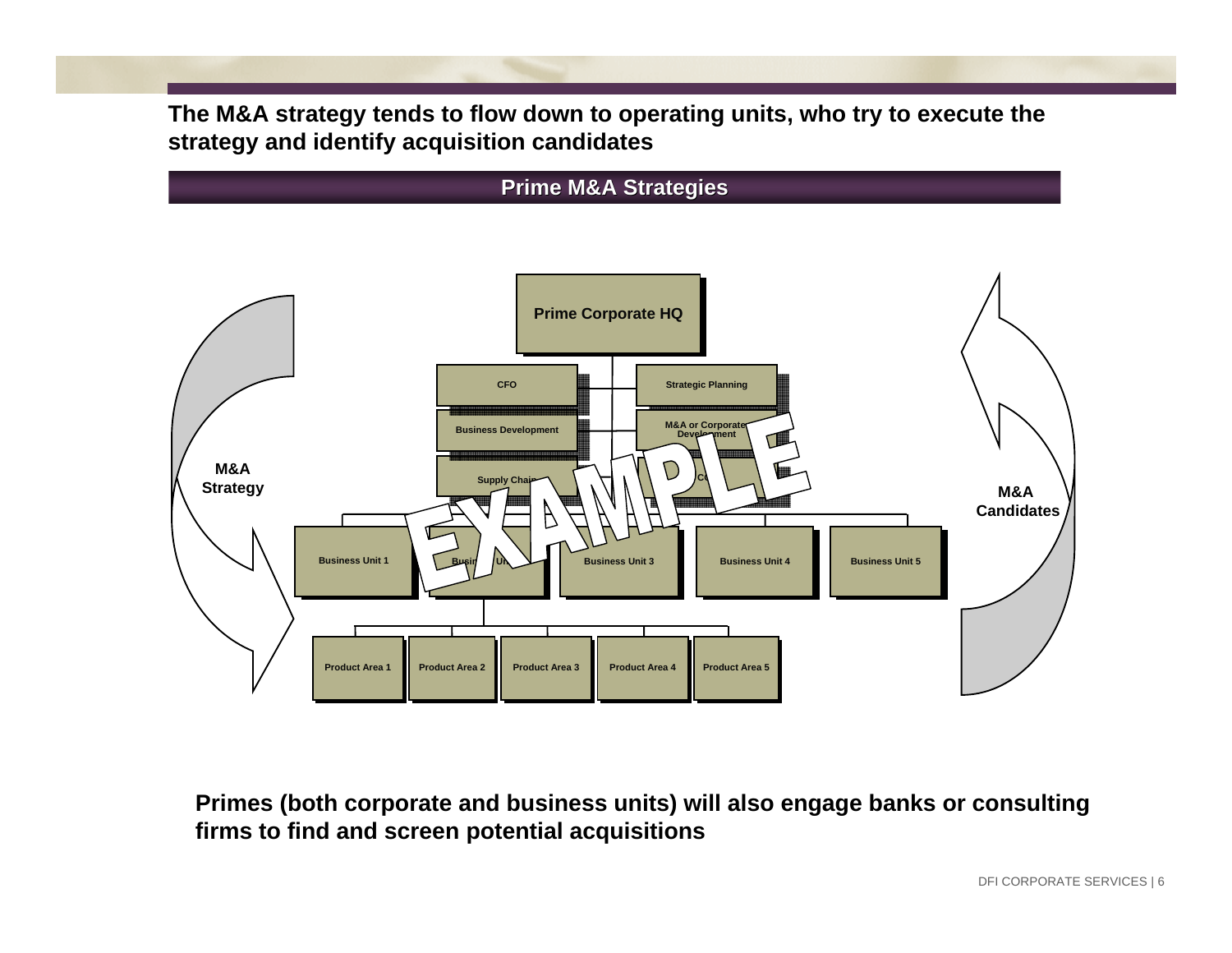**Primes will often take a tiered and systematic approach to selecting companies for further scrutiny from the large universe of acquisition candidates**

#### **M&A Candidate Screening**



**Primes will also find candidates through teaming, subcontracting, competitions or personal relationships … these candidates usually bypass the screening**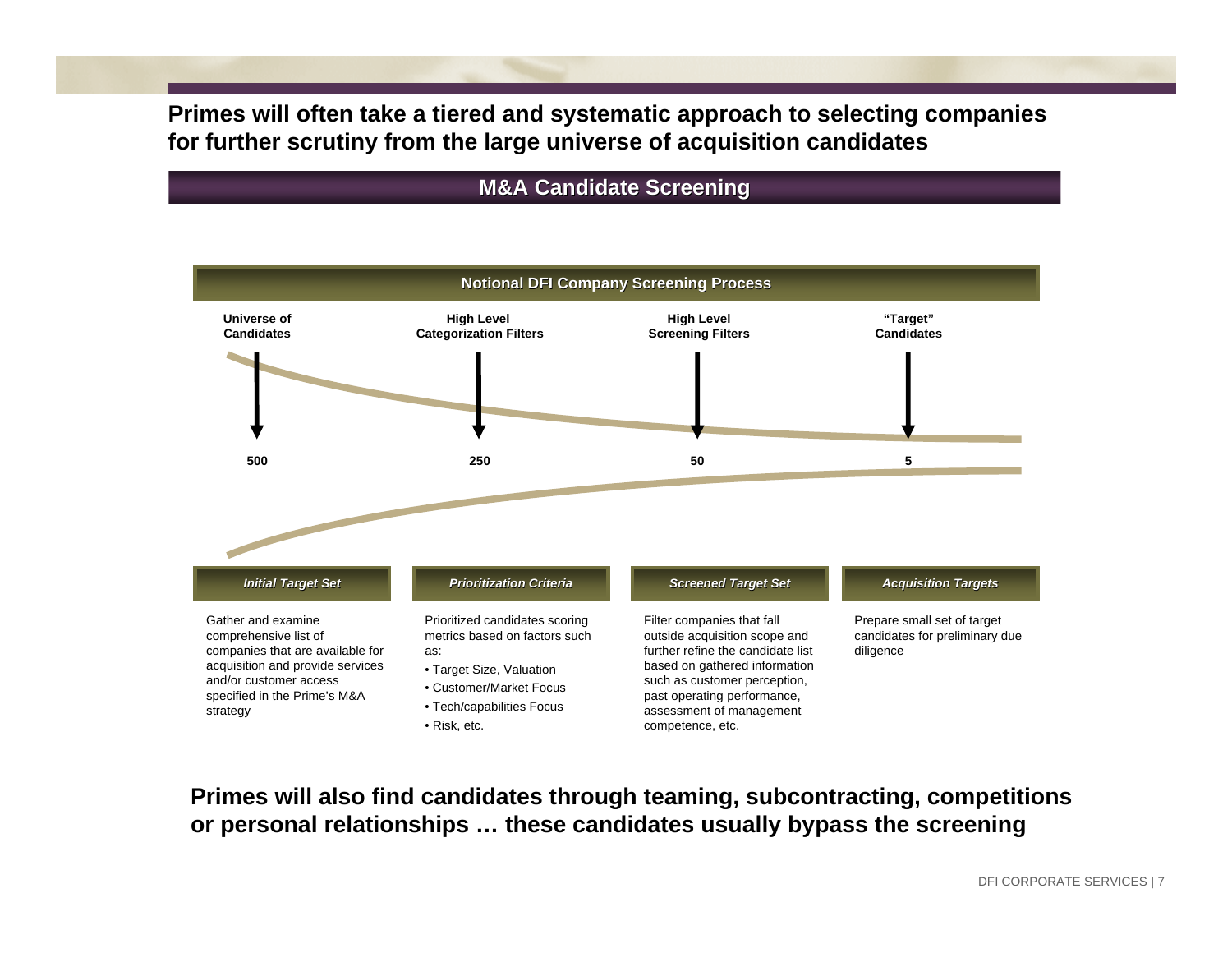**Primes will deep dive on select candidates by mining information obtained through the press, subscription databases, trade journals and industry contacts** 

**M&A Candidate Screening**

# **CORPTECH®**

| My Hoover's<br>Keeping track so you don't have to. |                                                                |                                                                              |
|----------------------------------------------------|----------------------------------------------------------------|------------------------------------------------------------------------------|
| <b>WATCH LIST</b>                                  |                                                                | <b>SAVED SEARCHES</b>                                                        |
| 9 Apple Computer, Inc. has been updated.           |                                                                | Run a search you have saved.<br>×.                                           |
| Add Folder Folder Name                             |                                                                | <b>w</b> View/Edit All Saved Searches                                        |
| Company or Folder                                  | Significant<br>Developments<br>E-Hail Alerts                   | <b>30</b> Begin Creating A New Saved Search                                  |
| $\Box$ + $\Box$ D&B + Hoox                         |                                                                |                                                                              |
| <b>D</b> General Electric Company                  | Developments: ON<br>Nevel OFF                                  | <b>E-MAIL ALERTS</b>                                                         |
| D Apple Computer, Inc.                             | Developments: Add<br><b>News: Add</b>                          | Stay in the know just by<br>$^{\circ}$<br>checking e-mail with alerts        |
| Contact Coca-Cola Bottling                         | Developments: Add<br>Never Add                                 | delivered directly to your<br>in-box.                                        |
| D B. L. Butt Grocery                               | Developmente: Add<br>News: Add                                 |                                                                              |
| E Hasan Motor Co., Ltd.                            | Developments: Add<br><b>Neve</b> n Add                         | <b>w</b> Manage Your E-Mail Alerts                                           |
| D Cythack Steakhouse, Inc. Change                  | Top Executive<br>Developments: Add<br>News: Add<br>08-Mar-2005 | <b>Significant Developments Alerts</b><br>Track major activity from Hoover's |
| E SpaceDex, Inc.                                   | Developments: ON<br>News: Add                                  | in-depth records for the businesses on<br>your Watch List. Changes may not   |
| Download to Excel   Move   Rename Folder   Remove  | Manage Alerta                                                  | happen every day, but when they do you<br>will be among the first to know.   |
|                                                    |                                                                | <b>News Alerts</b><br>Get branking reports and press releases.               |

**Primes will use the data they can gather to estimate what they cannot; they will notify Seller or Seller's bank of Intent when ready to enter into Due Diligence**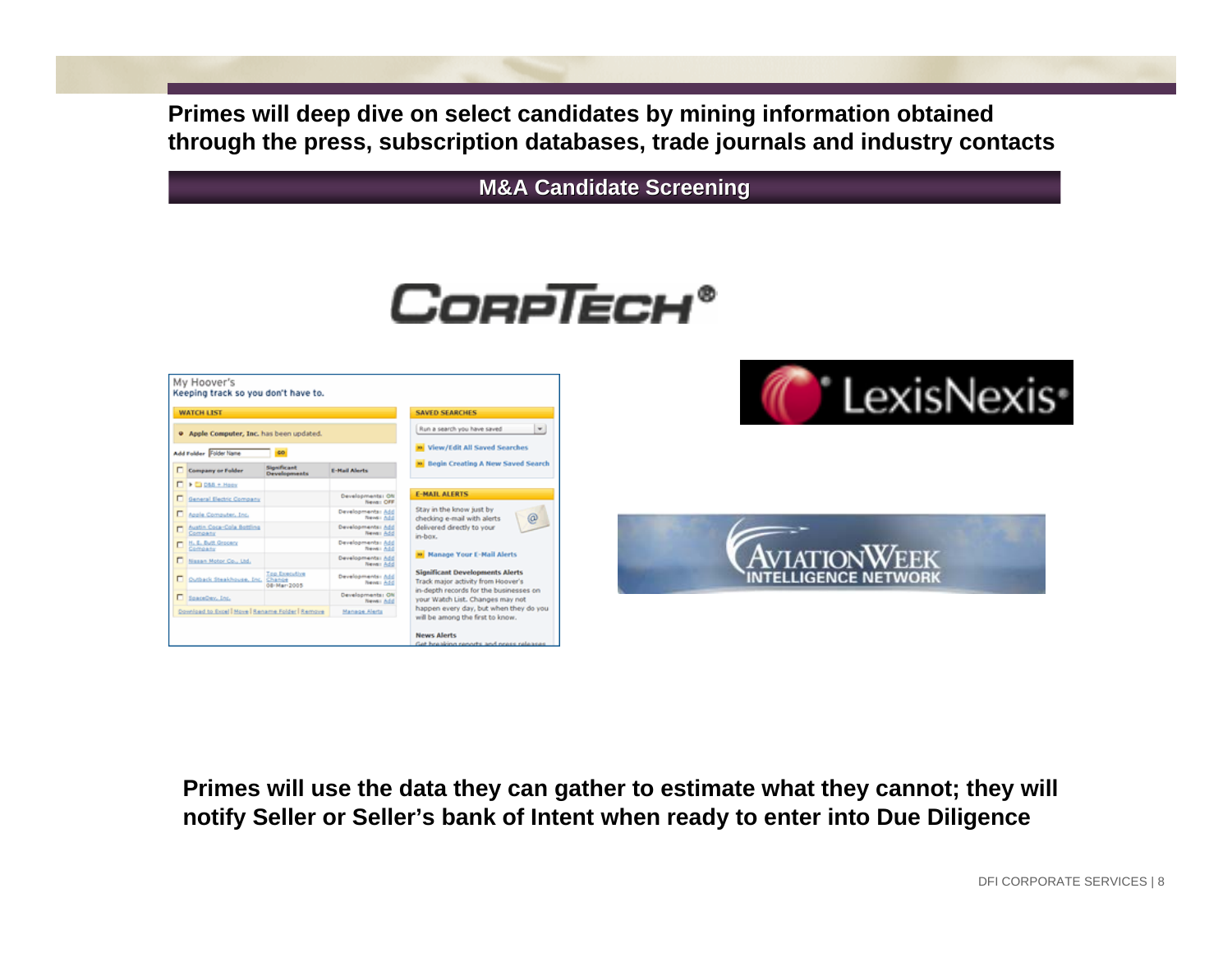**In Exploratory Diligence, Primes will use consultants and in-house expertise to verify Information Memorandum data and focus on strategic/financial synergies**

#### **Exploratory Due Diligence Exploratory Due Diligence**



**Primes typically draw up an "Investment Thesis" that focuses on strategic fit and value and is used for executive level and/or Board level decision-making**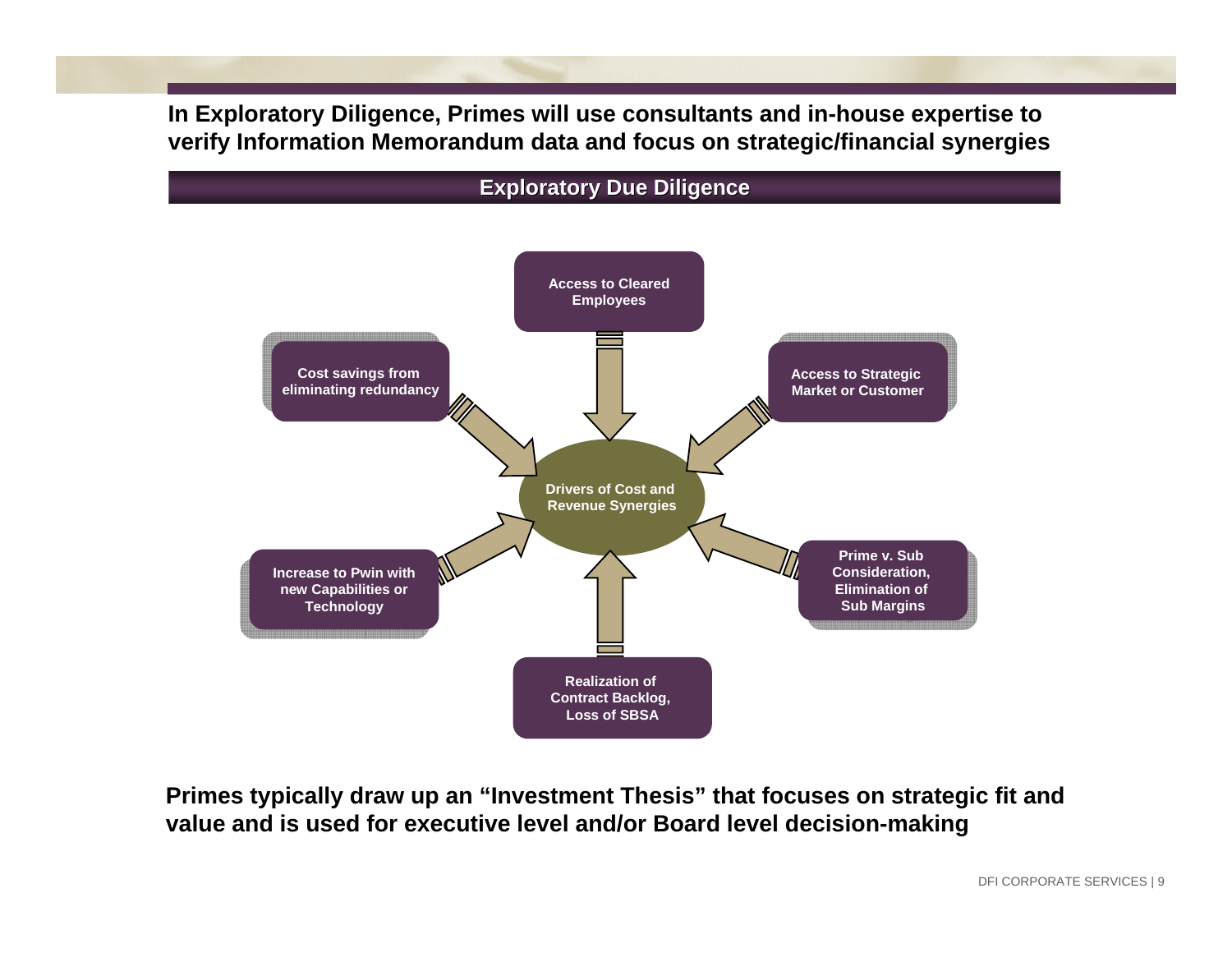### **In Formal Diligence, Primes follow a relatively standard process and/or checklist to verify financial, organizational, legal and customer assumptions**

#### **Formal Due Diligence Formal Due Diligence**

#### **A. Organization and Good Standing**

**□ The Company's Articles of Incorporation, and all amendments thereto.** 

**□ The Company's Bylaws, and all amendments thereto.** 

□ The Company's minute book, including all minutes and resolutions of shareholders, directors, executive committees, other governing groups.

**□ The Company's organizational chart.** 

 $\square$  The Company's list of shareholders and number of shares held by each.

- **Q** Copies of agreements relating to options, voting trusts, warrants, puts, calls, subscriptions, convertible securities.
- A Certificate of Good Standing from the Secretary of State of the state where the Company is incorporated.
- $\square$  Copies of active status reports in the state of incorporation for  $\parallel$  states the last three pairs.
- $\square$  A list of all states where the Company is authorice by do business and and and annual reports  $\square$  and  $\square$  three years.

#### **B. Financial Information**

- and Audited financial statement to the state year of the Audited for the Steports.
- $\square$  The most recent unaudited statements to the prior year.
- $\square$  The Company's credit report  $\square$  able.
- **□ Any projections, capital budgets and strategic plans.**
- **□ A schedule of all indebtedness and contingent liabilities.**
- A schedule of inventory.
- $\square$  A schedule of accounts receivable.

Etc.

**Primes will send in a team of "Functional Captains" to explore and report on their respective sections of the Due Diligence checklist**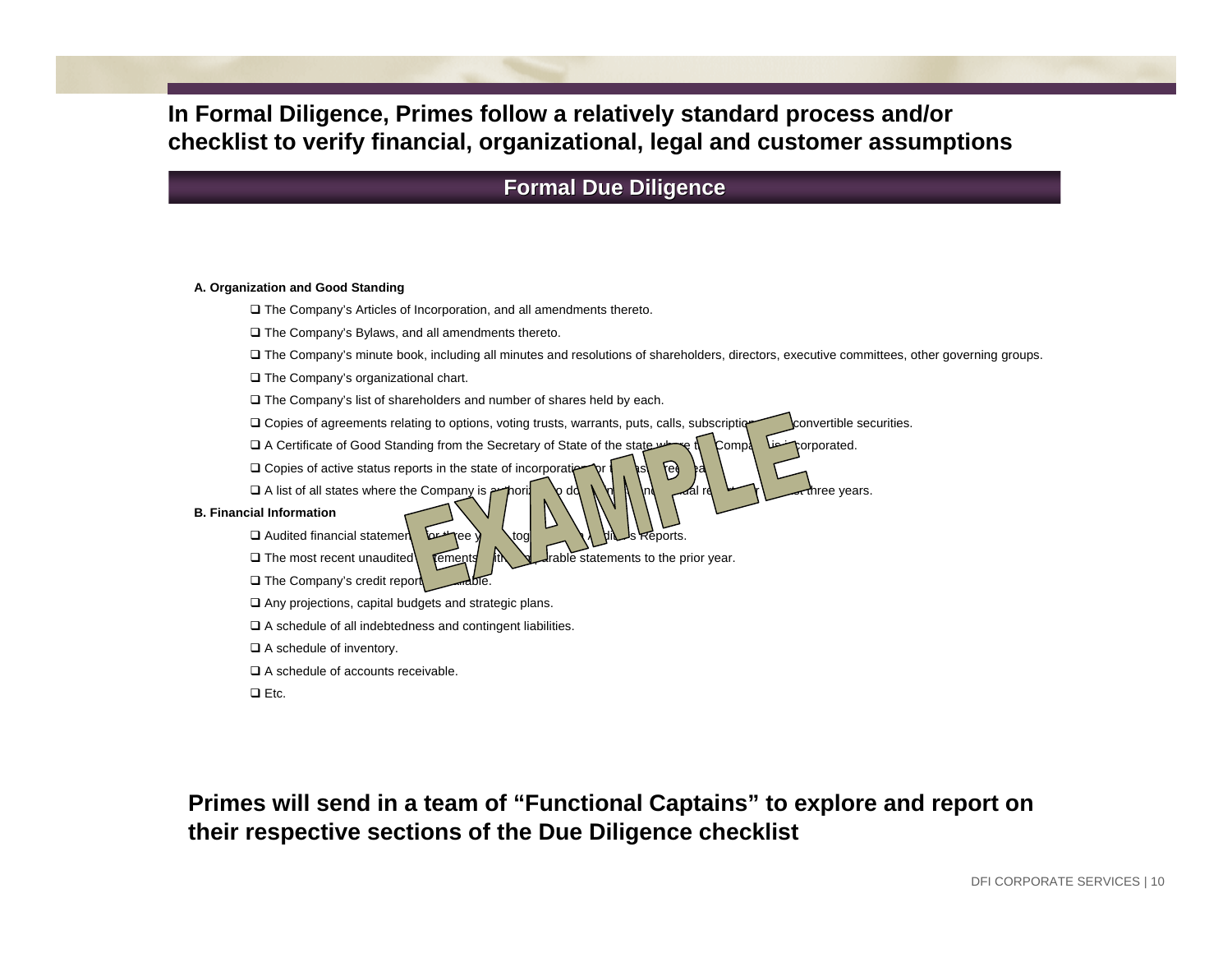**Primes use standard valuation tools to reach their final price range, but vary in how they treat sensitivity analyses** 

#### **Valuations Valuations**



**\* Based on ranges set by Market Trading multiples, Comparable Transaction multiples, complex NPV analyses**

- **Exploratory diligence may have resulted in "haircut" of seller's projections, which are often overly optimistic**
- **Deep dives into contracts/opportunities drive baseline revenue projections; Primes run contract/backlog scenario analyses**
- **Research into redundant cost elements (or tax advantages) also drives valuation**
- $\blacksquare$  **Extensive analysis and quantification of synergies … Buyers try not to factor synergies into offer price**
- $\blacksquare$  **Competition in M&A has driven Buyers to make offers closer to top end of identified Total Value (i.e. pricing in the synergies)**

**The final price is a combination of a number of factors: target baseline value, synergy value, intensity of competition, what a target is willing to accept, etc.**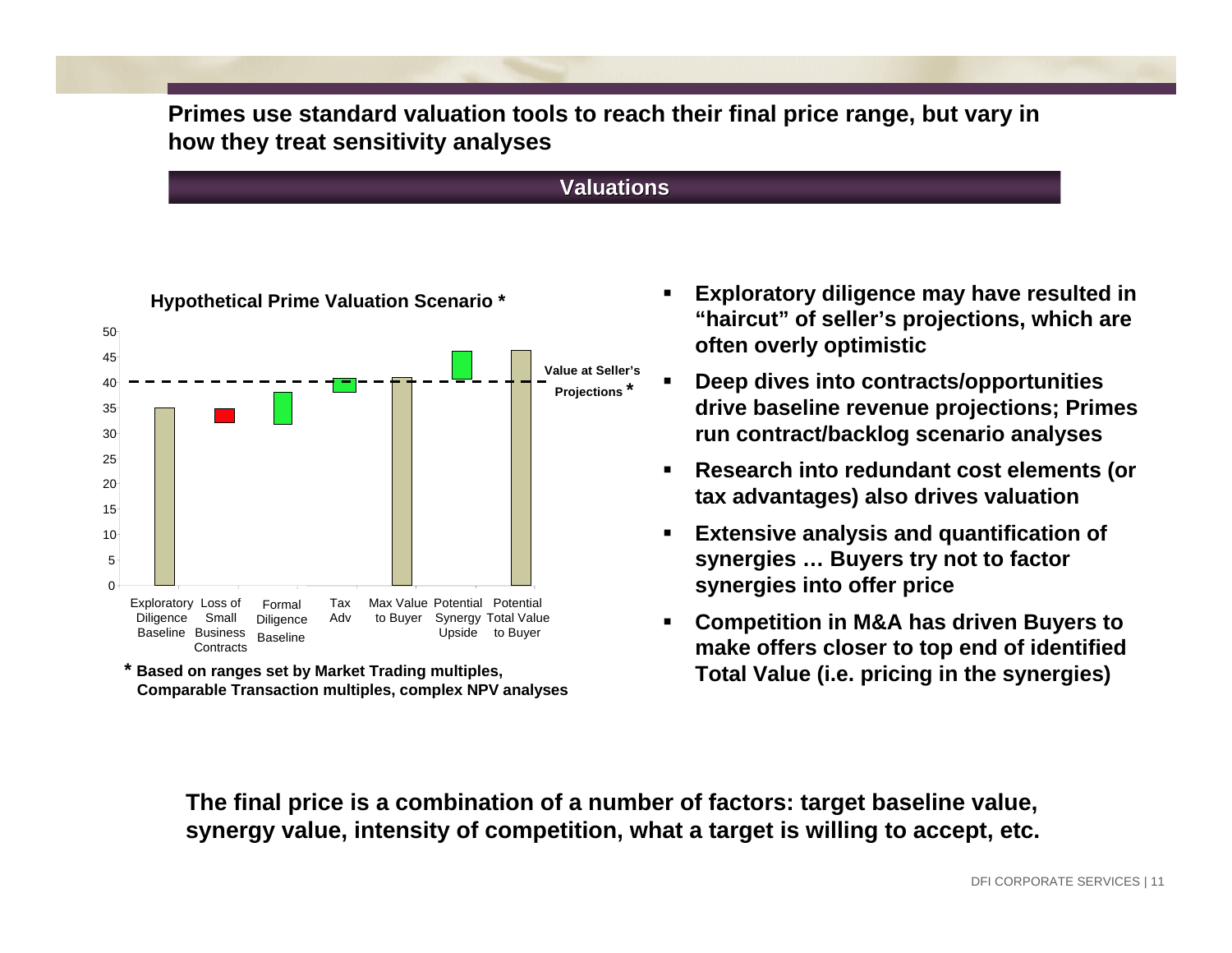**All indications point toward continued growth in M&A activity**

#### **Trends to Expect in 2006 Trends to Expect in 2006**

**010 20 304050 60 70**1994 1995 1996 1997 1998 1999 2000 2001 2002 2003 2004 2005 2006 2007 **\$B**

- $\blacksquare$  **Premiums for intelligence companies will continue to climb; IT premiums may drop**
- $\blacksquare$  **Logistics and high-end product support companies will become sought after in FY07**
- $\blacksquare$  **Foreign firms will continue to acquire, either directly or via newly acquired U.S. platforms**
- $\blacksquare$  **Industry Primes will respond to a downturn in one of two ways:**
	- 1. Consolidate (like LM, RTN, NG in mid-90s)
	- 2. Divest and shrink (like GD in mid-90s)
- $\blacksquare$ **Either response means increased deal volume**



**Defense M&A Deal Volume**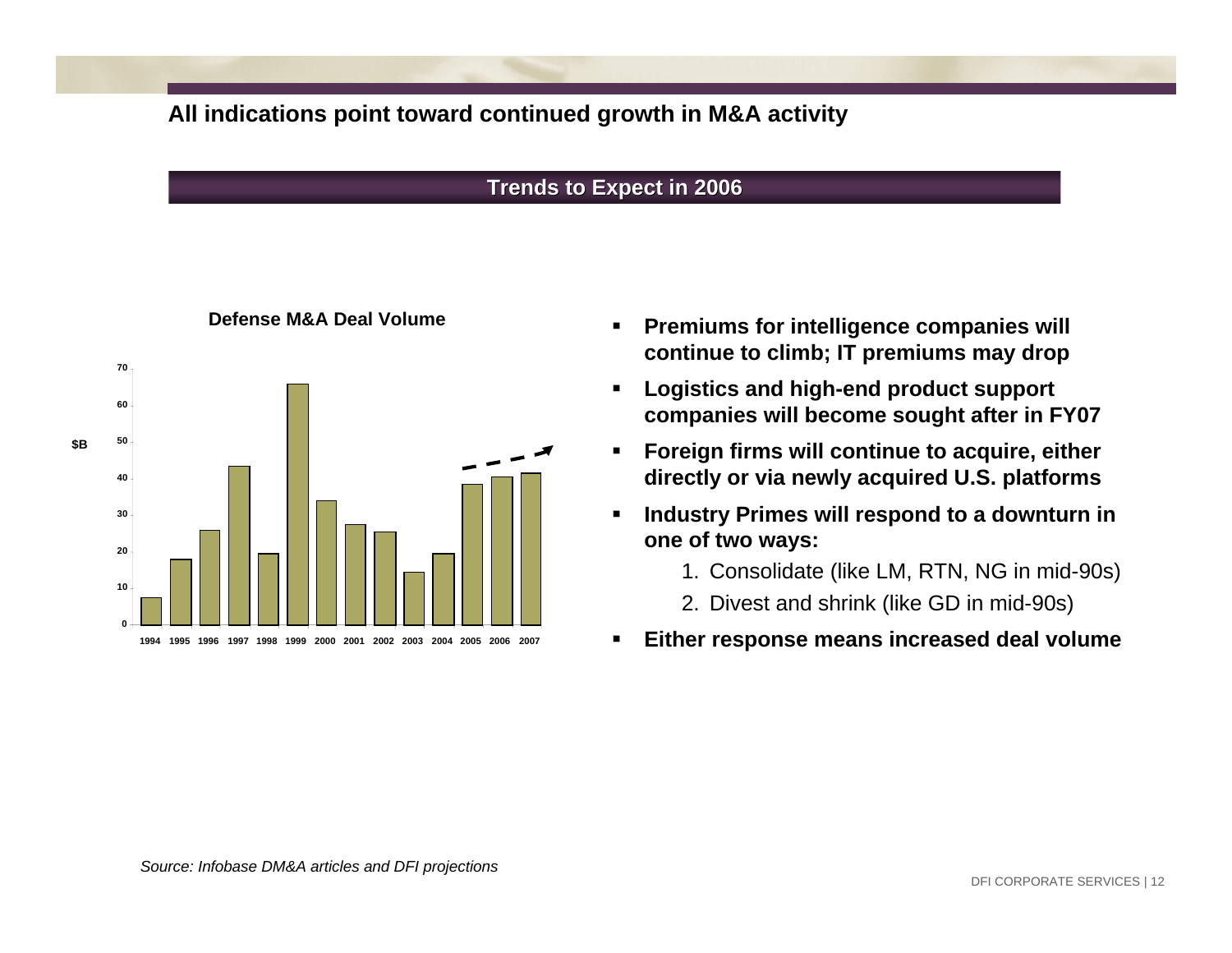**Contact Information**

## **Nick Howland Associate**



**Office: 202-416-0184 Mobile: 202-213-4648**

**E-mail: nhowland@dfi-intl.com**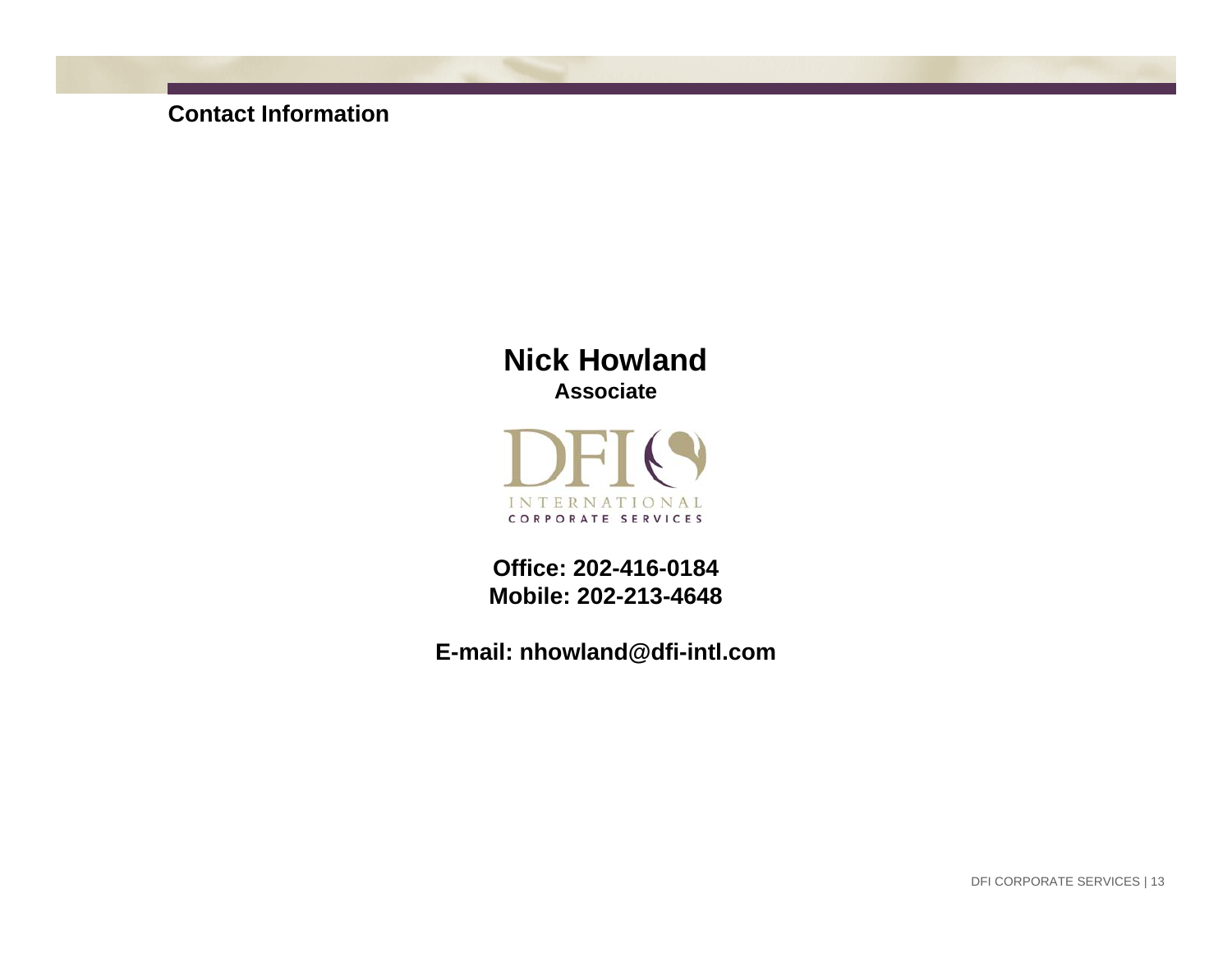**Back Up**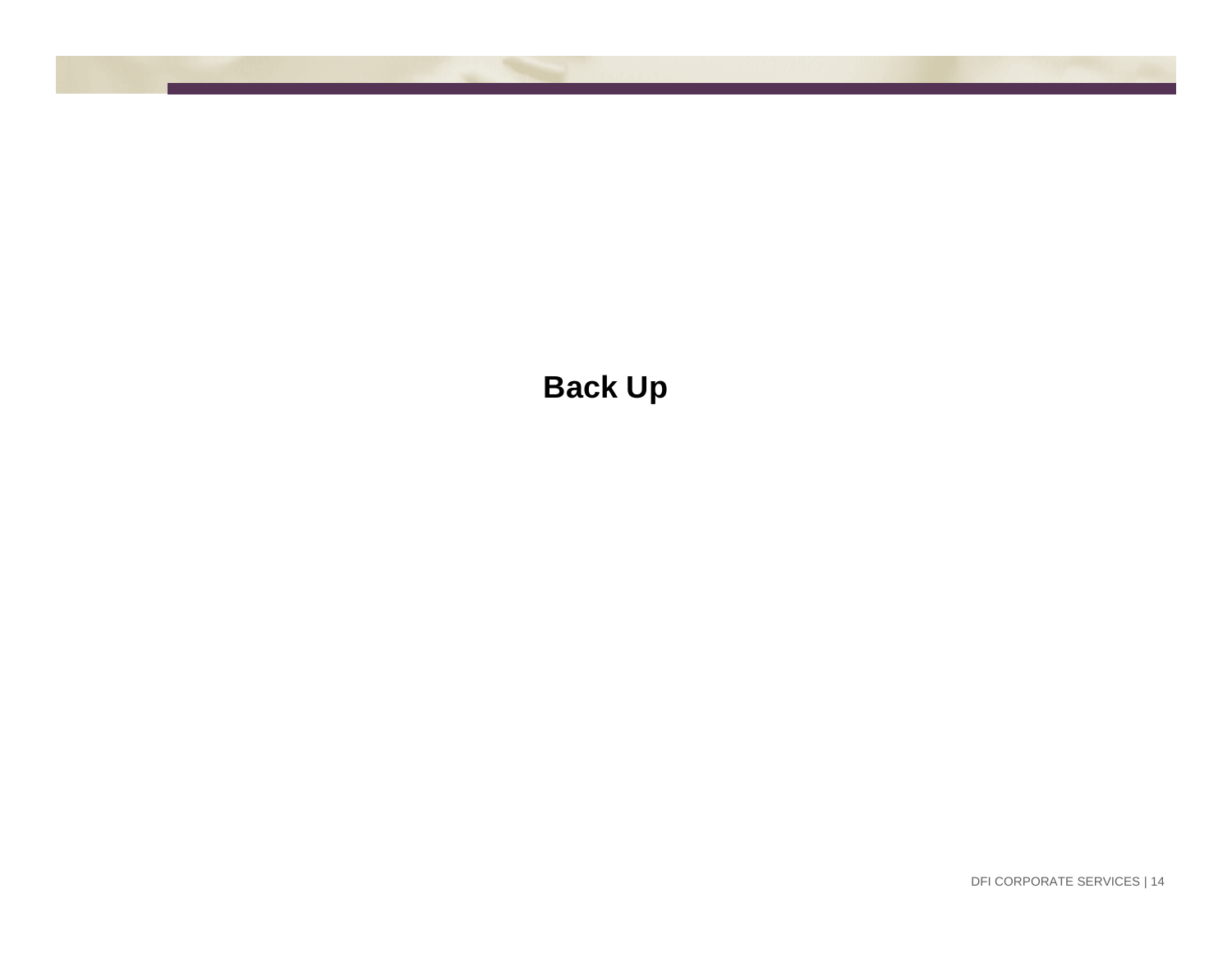#### **Quick Comments on Negotiations**

#### **Negotiations Negotiations**

- **Most consultants and managers step out of the process at this point**
- **Price, Deal Structure and Organizational Structure are the most common points of negotiation**
- **Primes will often structure "earn outs" so as to keep key leadership on board for 2 to 3 years**
- **The industry has been trending toward more Wholly Owned Subsidiary legal structures … these allow autonomy** *and* **synergy realization … usually best for small business owners who want to continue running their businesses even after the transaction**